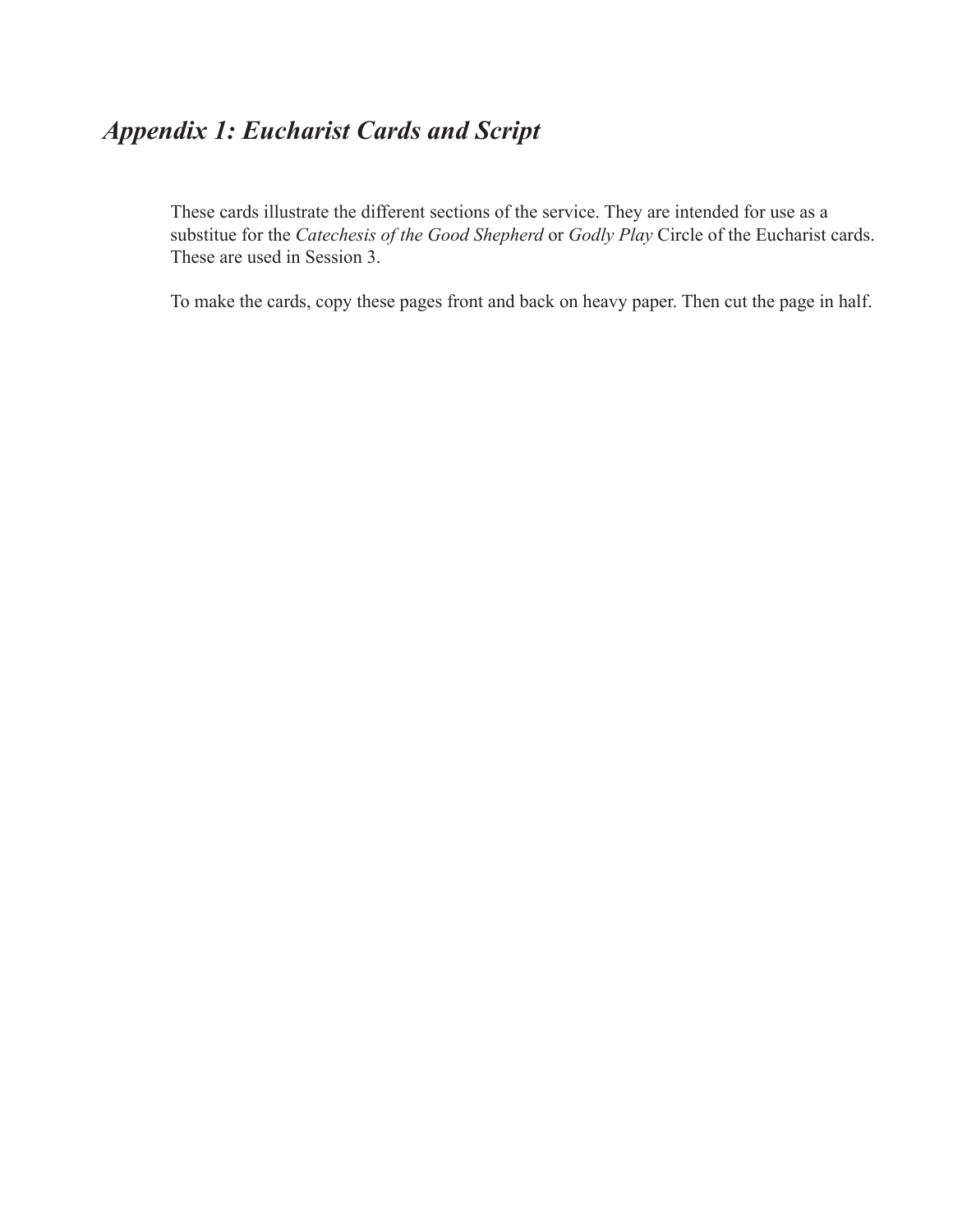## **The Service of the Word**

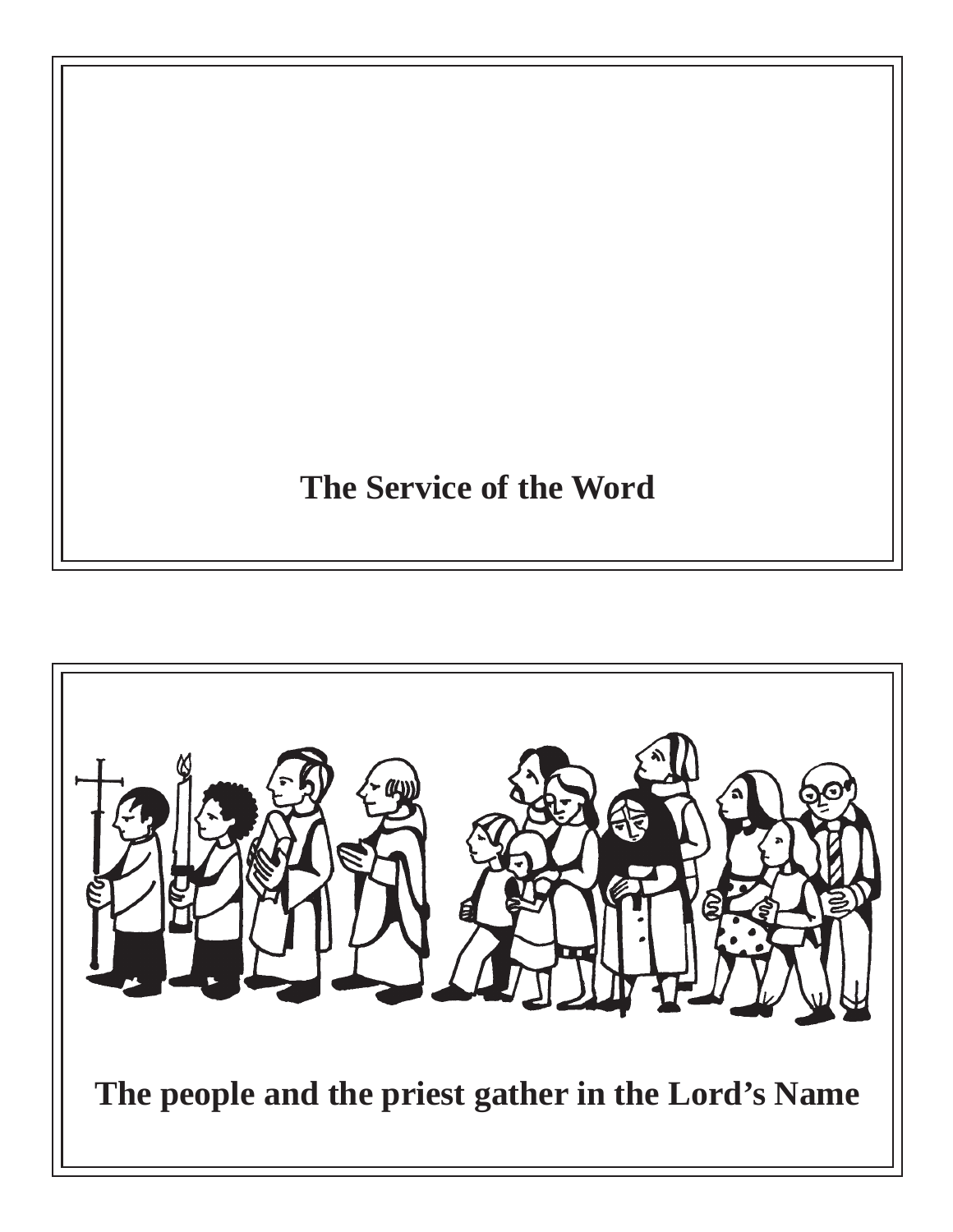We sing a hymn during the Processional. You can find the number on the Hymn Board or in your *service leafl et.*

*We stand during the singing of the hymn. At the end of the hymn the priest says:* Blessed be God: Father, Son and Holy Spirit.

*And we respond with:*

 And blessed be his (God's) kingdom, now and for ever. Amen.

## *Then the priest says:*

Almighty God, to you all hearts are open, all desires known, and from you no secrets are hid: Cleanse the thoughts of our hearts by the inspiration of your Holy Spirit, that we may perfectly love you, and worthily magnify your holy Name; through Christ our Lord. *Amen.*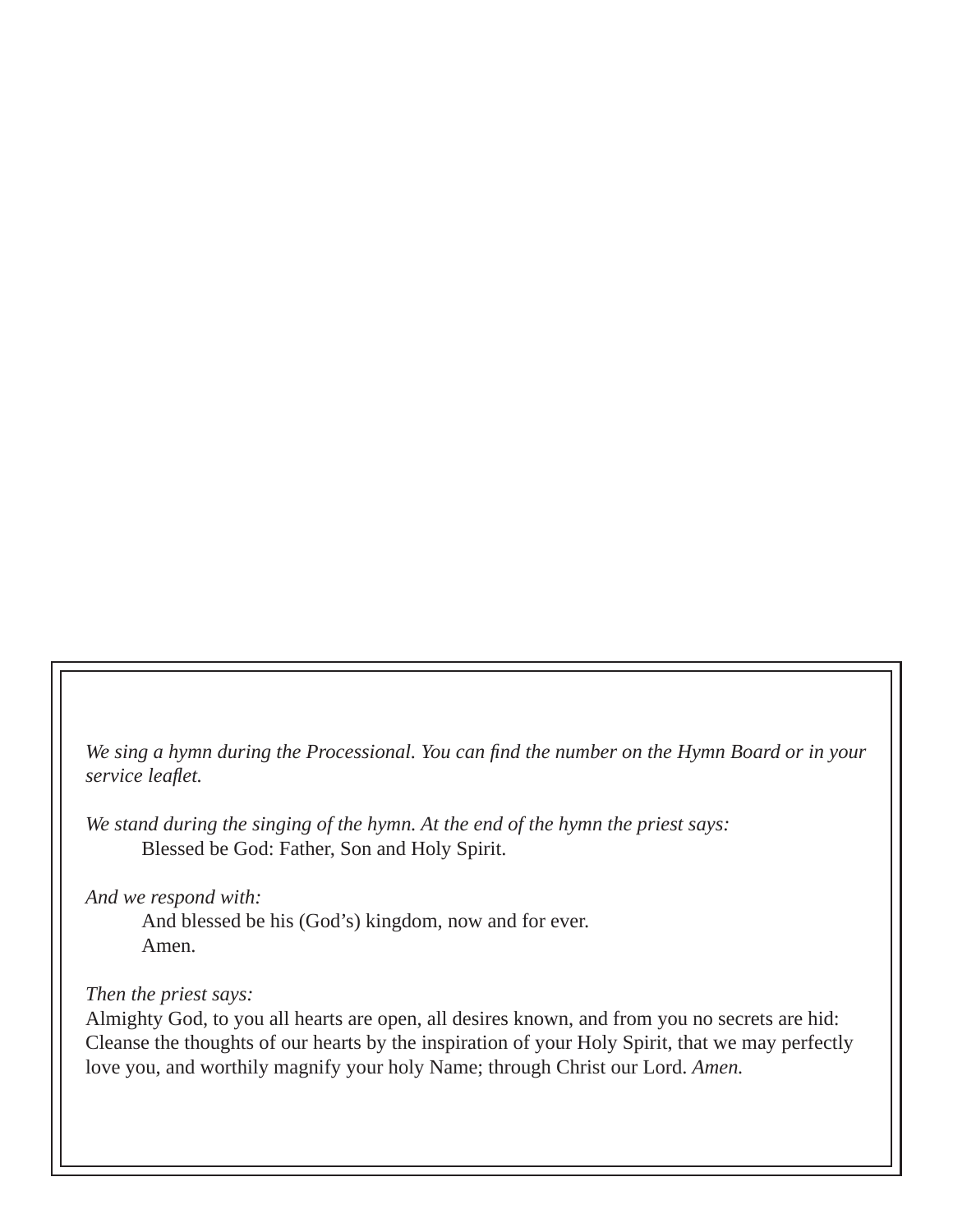

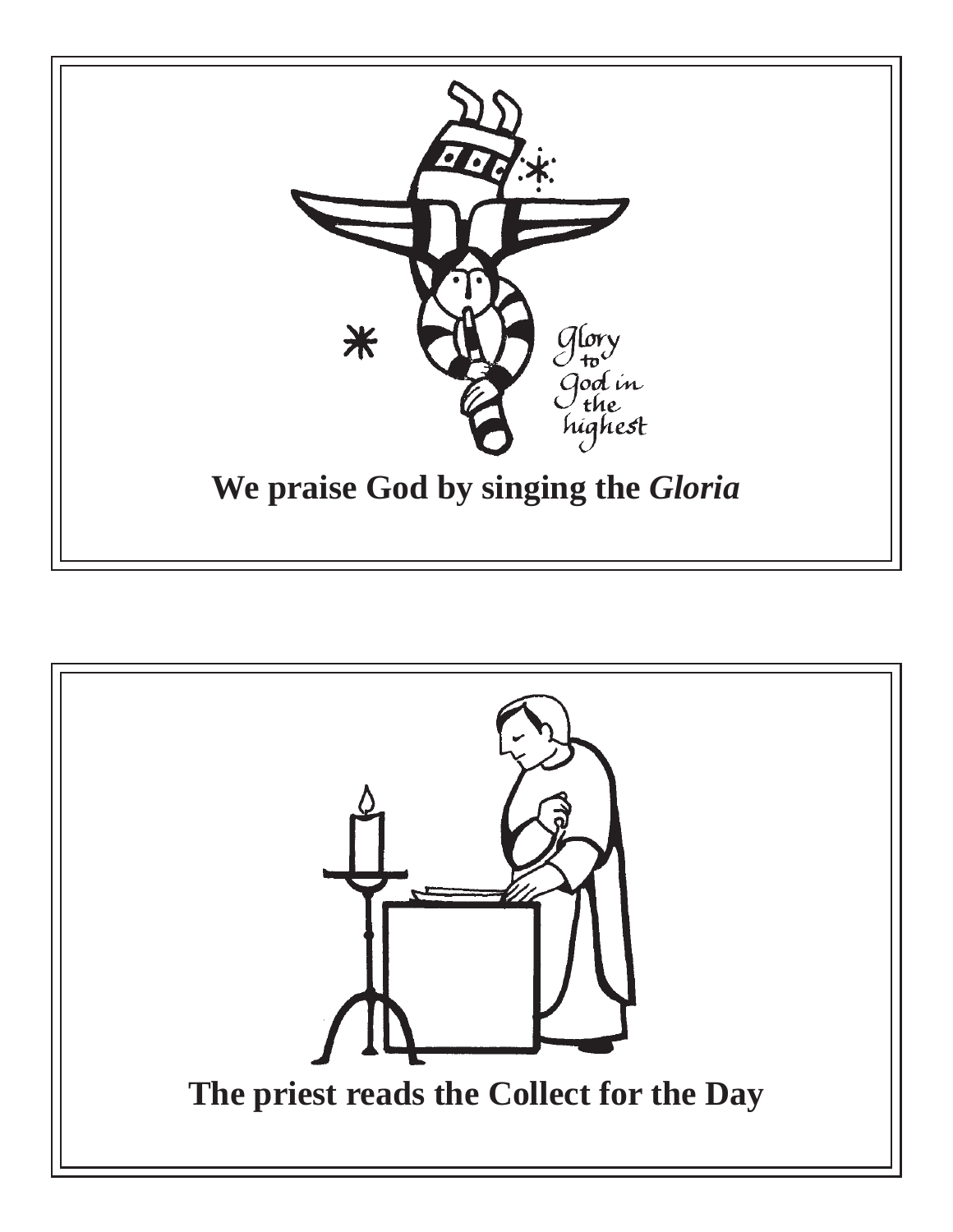*We all join in singing the hymn the angels sang to the shepherds on Christmas Eve:*

 Glory to God in the highest, and peace to his people on earth. Lord God, heavenly King, almighty God and Father, we worship you, we give you thanks, we praise you for your glory. Lord Jesus Christ, only Son of the Father, Lord God, Lamb of God, you take away the sin of the world: have mercy on us; you are seated at the right hand of the Father: receive our prayer. For you alone are the Holy One, you alone are the Lord, you alone are the Most High, Jesus Christ, with the Holy Spirit, in the glory of God the Father. Amen.

*We are now ready to listen to the readings for the day. The prayer that the priest says is called the "Col-lect", and it is different each Sunday. It fits with the season of the church year, and helps us collect our thoughts to hear the readings. We say "Amen" at the end of the Collect. You may read the Collect in your Lectionary insert, or you can just listen. The prayer is very short.*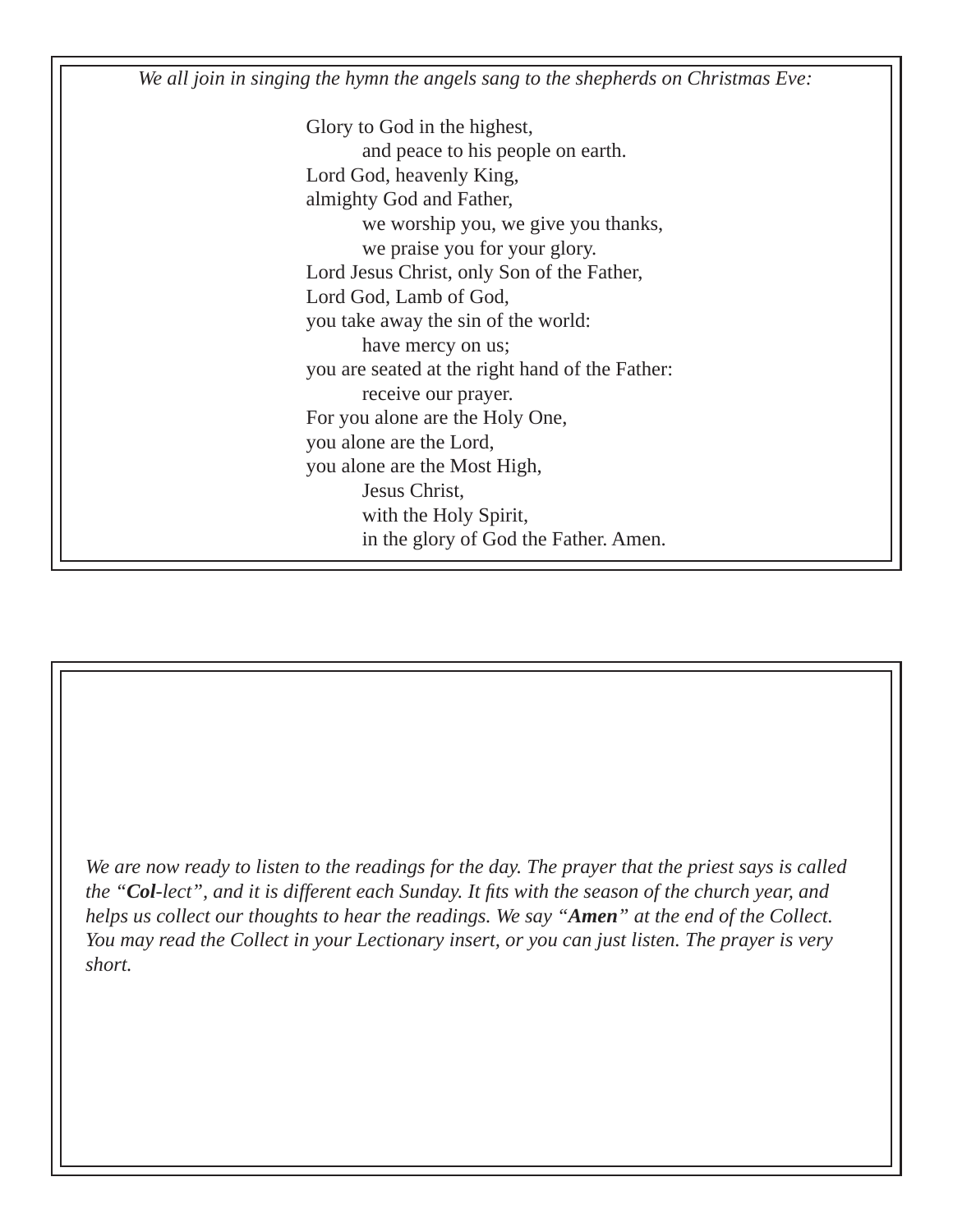

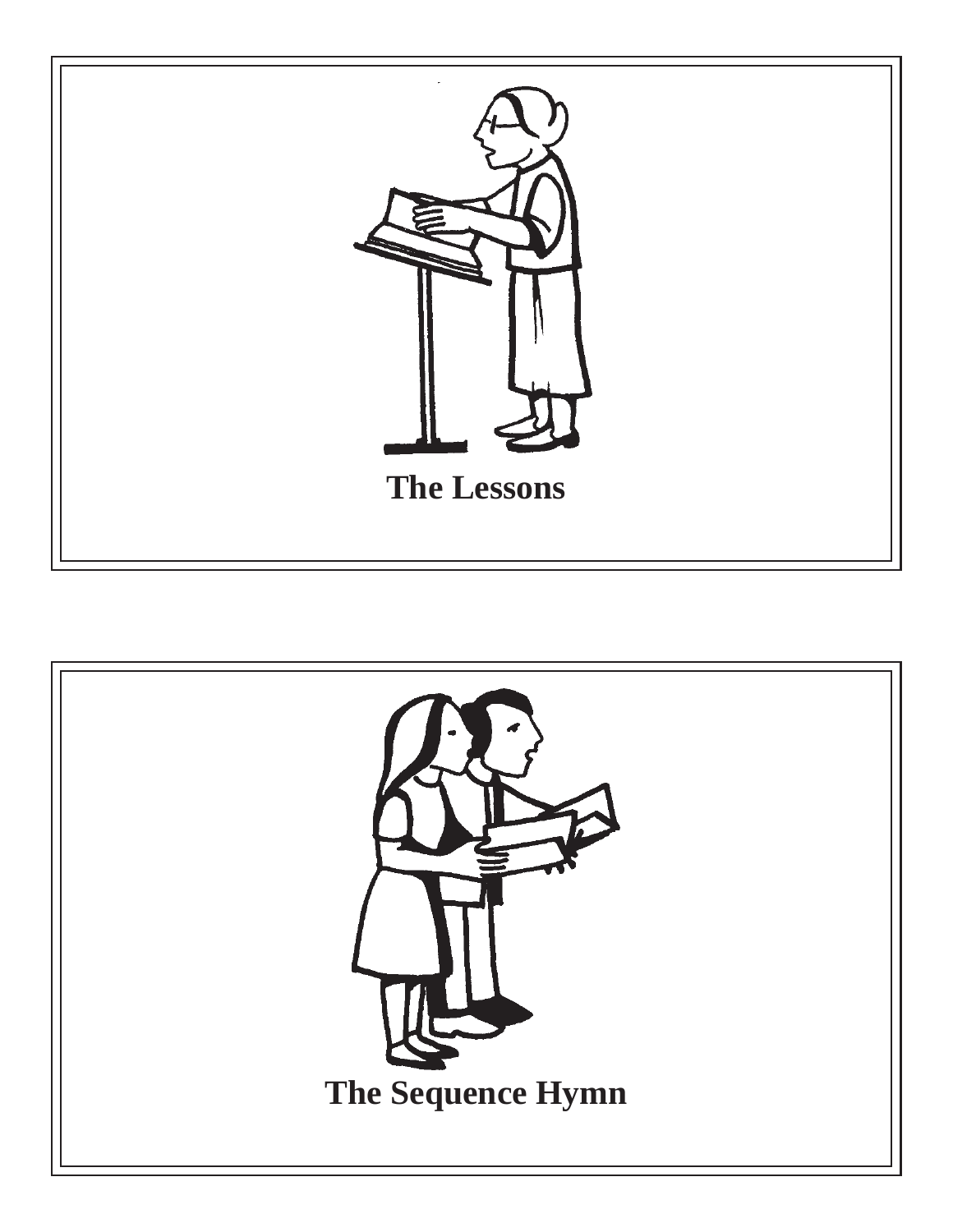*Now the Readings for the Day begin. We sit to hear the readings.*

*The fi rst lesson is usually from the Old Testament and is read by a Lay Reader from the lectern. The Old Testament lesson tells us something about God and God's children and how God continually saved them and promised them a Messiah. The Reader may say "The Word of the Lord" at the end of the reading. We say "Thanks be to God".*

*The Psalm follows. We help in reading or singing the Psalm. Jesus sang the Psalms when he went to the synagogue.* 

*The Epistle follows and is read by a lay reader. This reading is taken from one of the epistles or letters written by the apostles after Jesus had gone back to heaven. It tells us something about the church to whom it was written or how we as Christians should live. The Reader may say "The Word of the Lord" at the end of the reading. We say "Thanks be to God".*

*Now we all stand to sing a hymn. This hymn often retells one of the lessons or the Gospel we are getting ready to hear. During this hymn, the priest brings the Gospel Book off the altar and stands in front of the altar or in the aisle. Sometimes the acolytes who carry the torches and the cross come with the priest. We do these things to show how important the next reading is and to symbolize bringing the Gospel, the Good News Christ brought us, into the world.*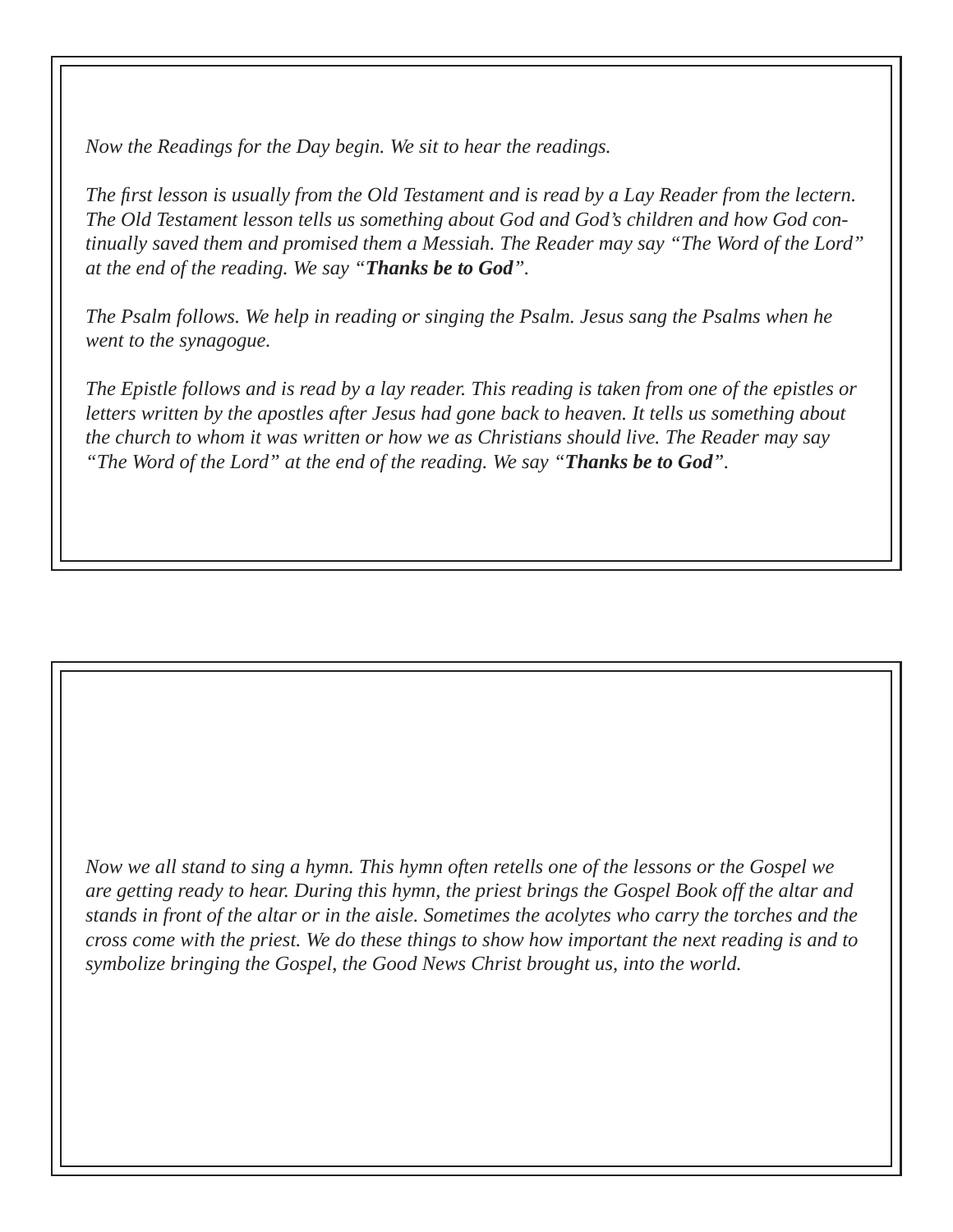

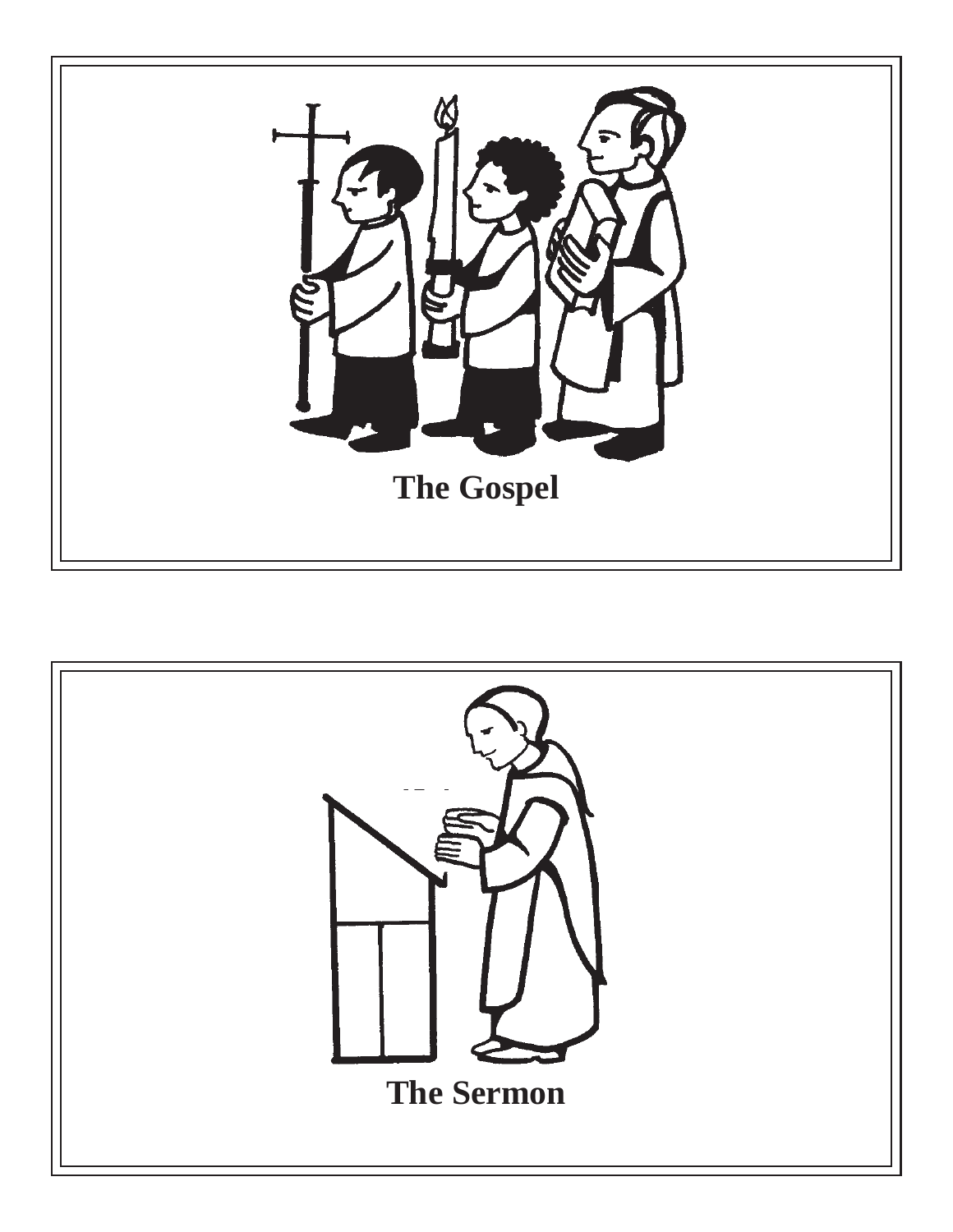*The Gospel is read by the priest or a deacon. We are all standing.*

*The reader begins with:*

The Holy Gospel of our Lord Jesus Christ according to \_\_\_\_\_\_\_\_\_\_\_\_\_\_\_\_\_\_\_\_\_\_\_\_\_\_\_

*Each year we read from a different Gospel: Matthew, Mark, or Luke. The Gospel of John is read on special occasions. The priest will always tell you which Gospel is being read.* 

*We say*

Glory to you, Lord Christ.

*The Gospel is the story of Jesus' ministry while on earth. We stand to show respect for this special reading.* 

*At the end of the reading the priest or deacon says:* The Gospel of the Lord.

*We say:*

Praise to you Lord Christ.

*Following the Gospel, we all sit down.* 

*The priest will now begin the sermon.*

*The sermon explains the readings of the day to us, or tells us something about the season of the church year. The sermon helps us understand God's message to us through the readings. The stories are ours too. They can tell us how we should live as Christians.*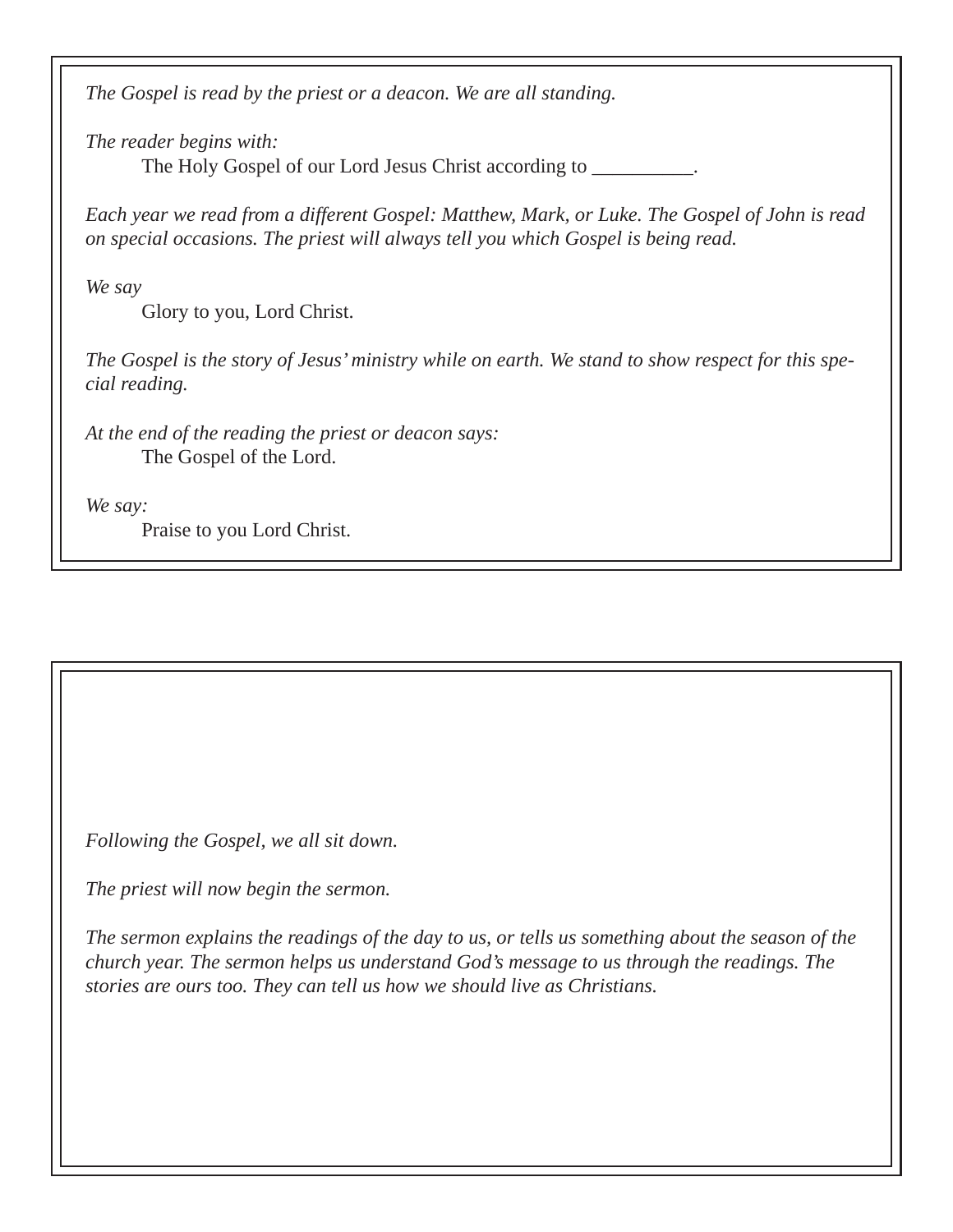

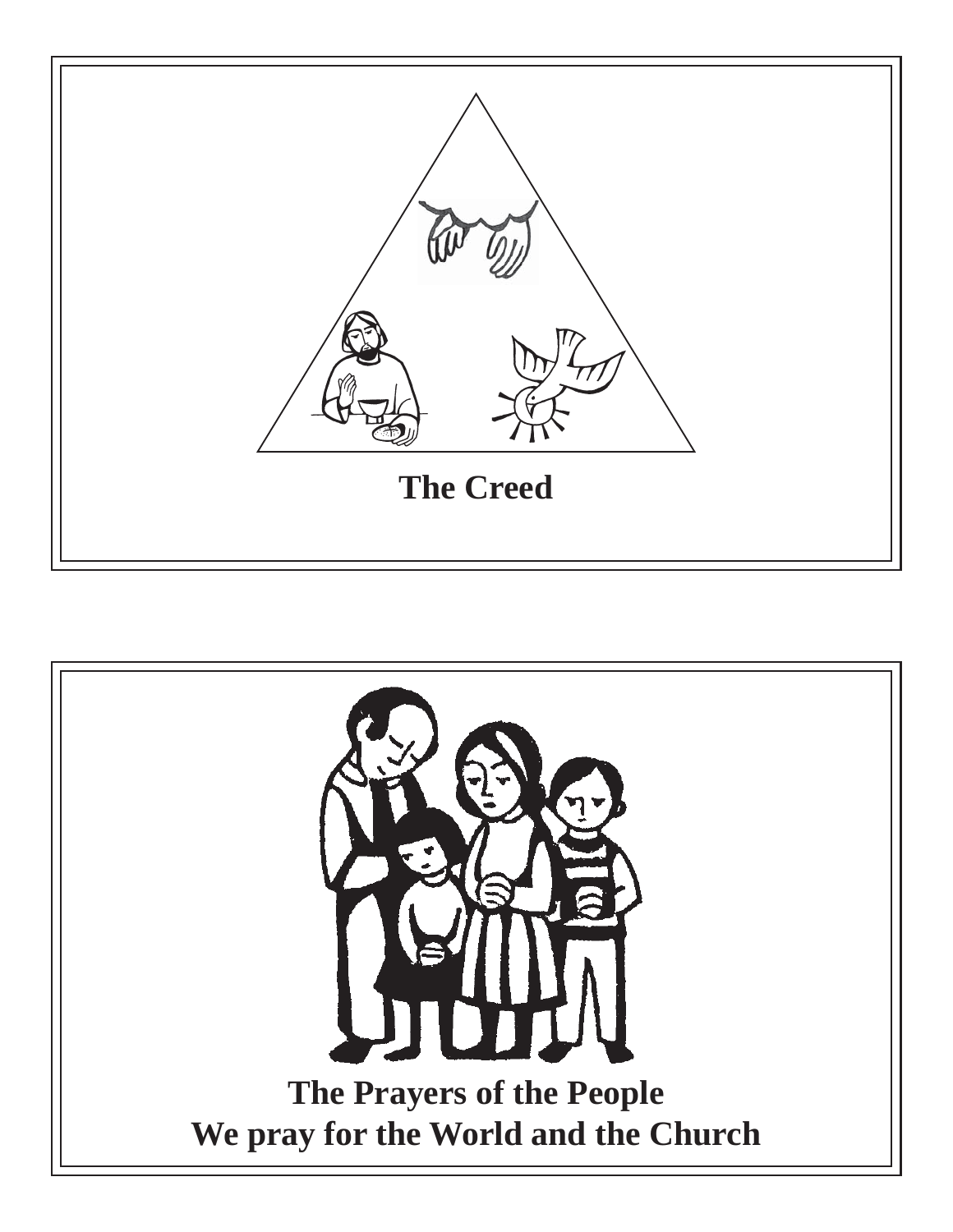*Creed means "what we believe." After hearing the stories of God and his love for us, we stand up together and say the Creed.* 

We believe in one God, the Father, the Almighty, maker of heaven and earth, of all that is, seen and unseen.

We believe in one Lord, Jesus Christ, the only Son of God, eternally begotten of the Father, God from God, Light from Light, true God from true God, begotten, not made, of one Being with the Father. Through him all things were made.

For us and for our salvation he came down from heaven: by the power of the Holy Spirit he became incarnate from the Virgin Mary, and was made man.

For our sake he was crucified under Pontius Pilate; he suffered death and was buried. On the third day he rose again in accordance with the Scriptures; he ascended into heaven and is seated at the right hand of the Father.

He will come again in glory to judge the living and the dead, and his kingdom will have no end.

We believe in the Holy Spirit, the Lord, the giver of life, who proceeds from the Father and the Son. With the Father and the Son he is worshiped and glorified. He has spoken through the Prophets. We believe in one holy catholic and apostolic Church. We acknowledge one baptism for the forgiveness of sins. We look for the resurrection of the dead, and the life of the world to come. Amen.

*After the Creed, we pray to God. This prayer is called "The Prayers of the People." There are several difference prayers from which to choose. The lay reader or priest who leads the Prayers will announce where you can find the prayers for today (they will probably be either in your service guide or in the Prayer Book). Many of the prayers have a response made after each petition.*

*No matter which of the Prayers we use, we always pray for the same things: God's family, the Church Our nation, the world and its leaders Peace and justice in the world People who are sick, poor, or in trouble People we love, including special observances like birthdays, anniversaries, people in seminary or mission work, and any special thanksgivings we may have People who have died*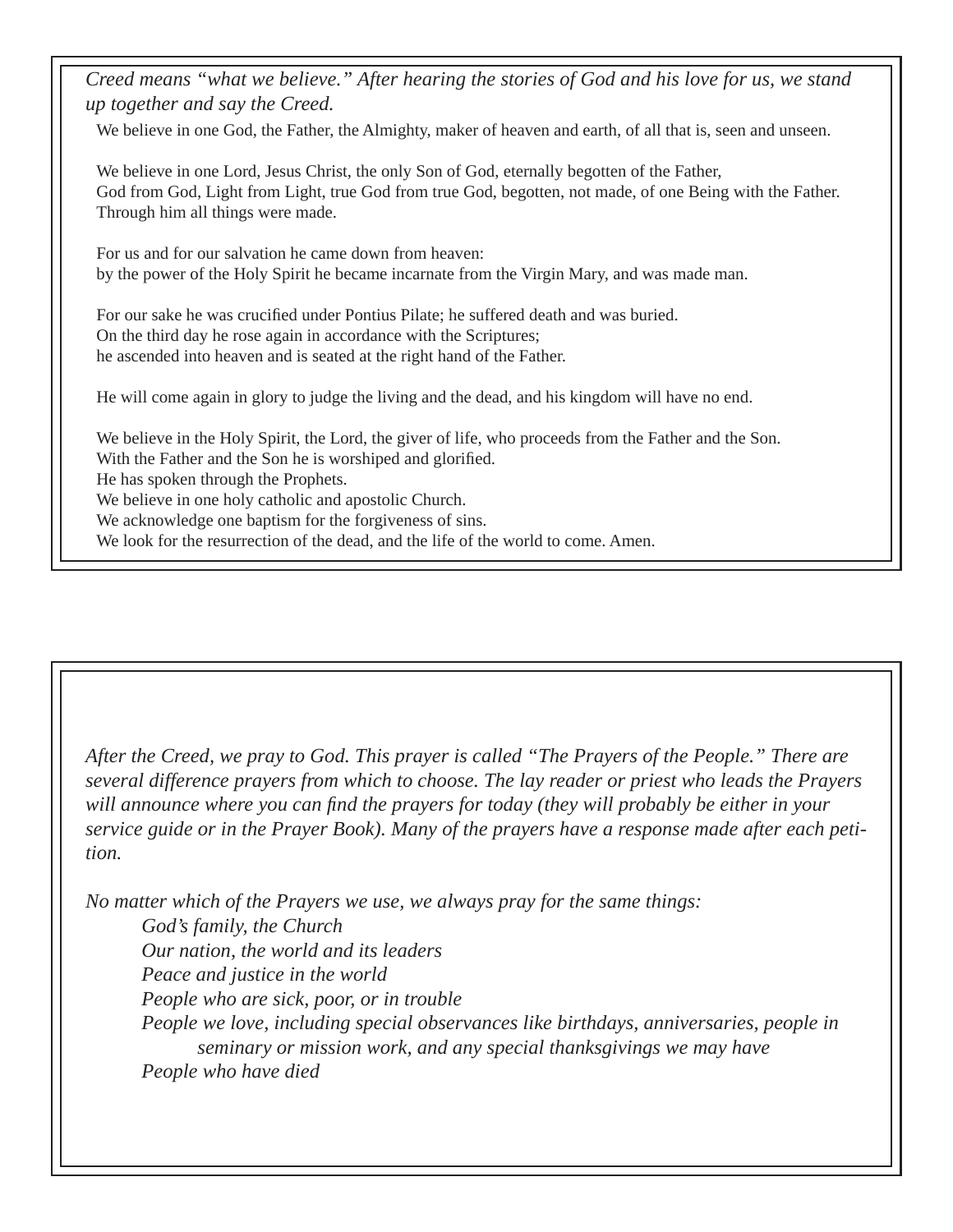

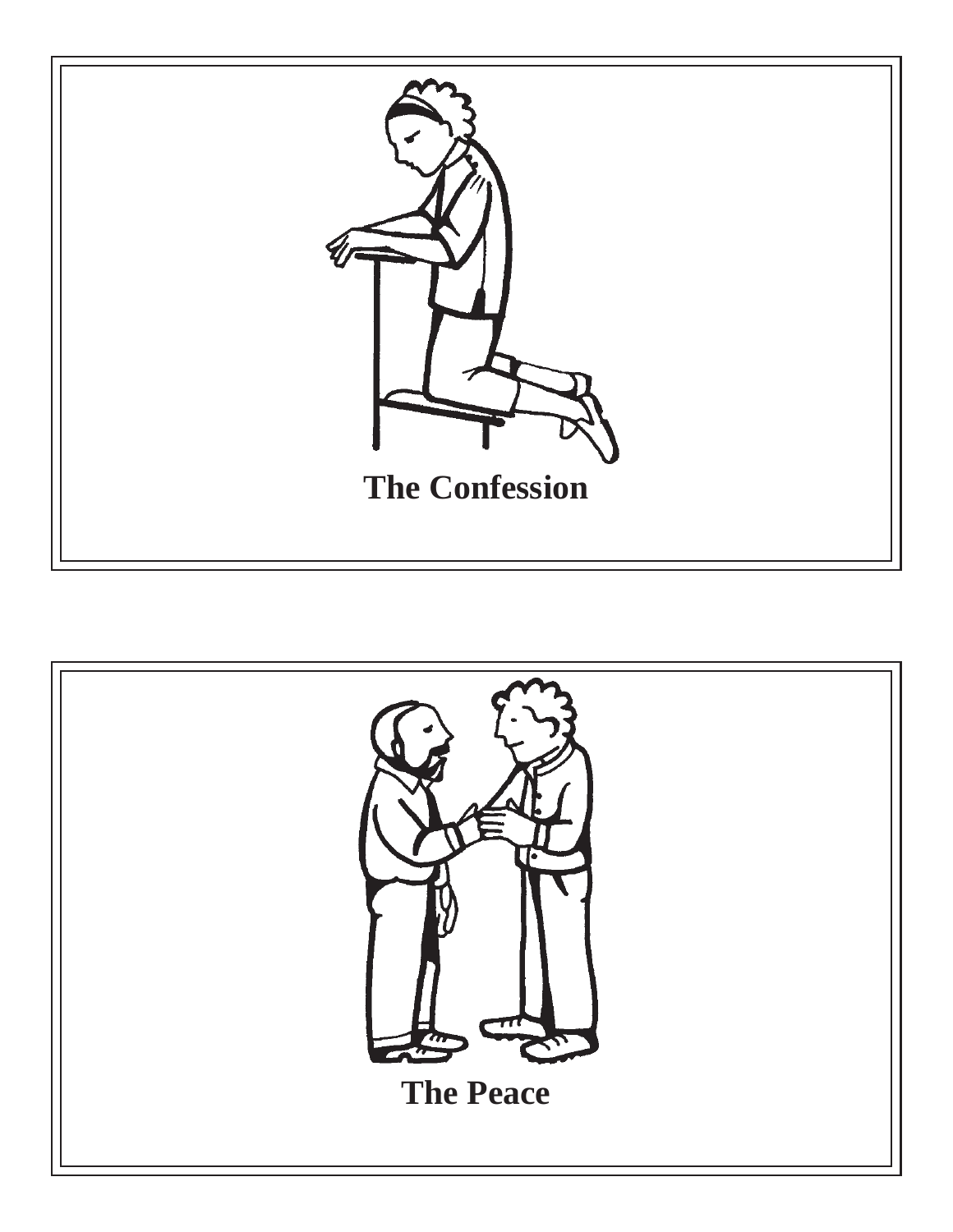*After the Prayers, we tell God we are sorry for the things we have done which are wrong. We ask God to forgive us. The Priest tells us that God does forgive us.*

*We may kneel and say:*

Most merciful God, we confess that we have sinned against you in thought, word and deed, by what we have done, and by what we have left undone. We have not loved you with our whole heart; we have not loved our neighbors as ourselves. We are truly sorry and we humbly repent. For the sake of your Son Jesus Christ, have mercy on us and forgive us; that we may delight in your will, and walk in your ways, to the glory of your Name. Amen.

*Now we are full of God's love and peace. We share this peace of the Lord with our neighbors.*

*The priest says:*

The peace of the Lord be always with you!

*We say:*

And also with you.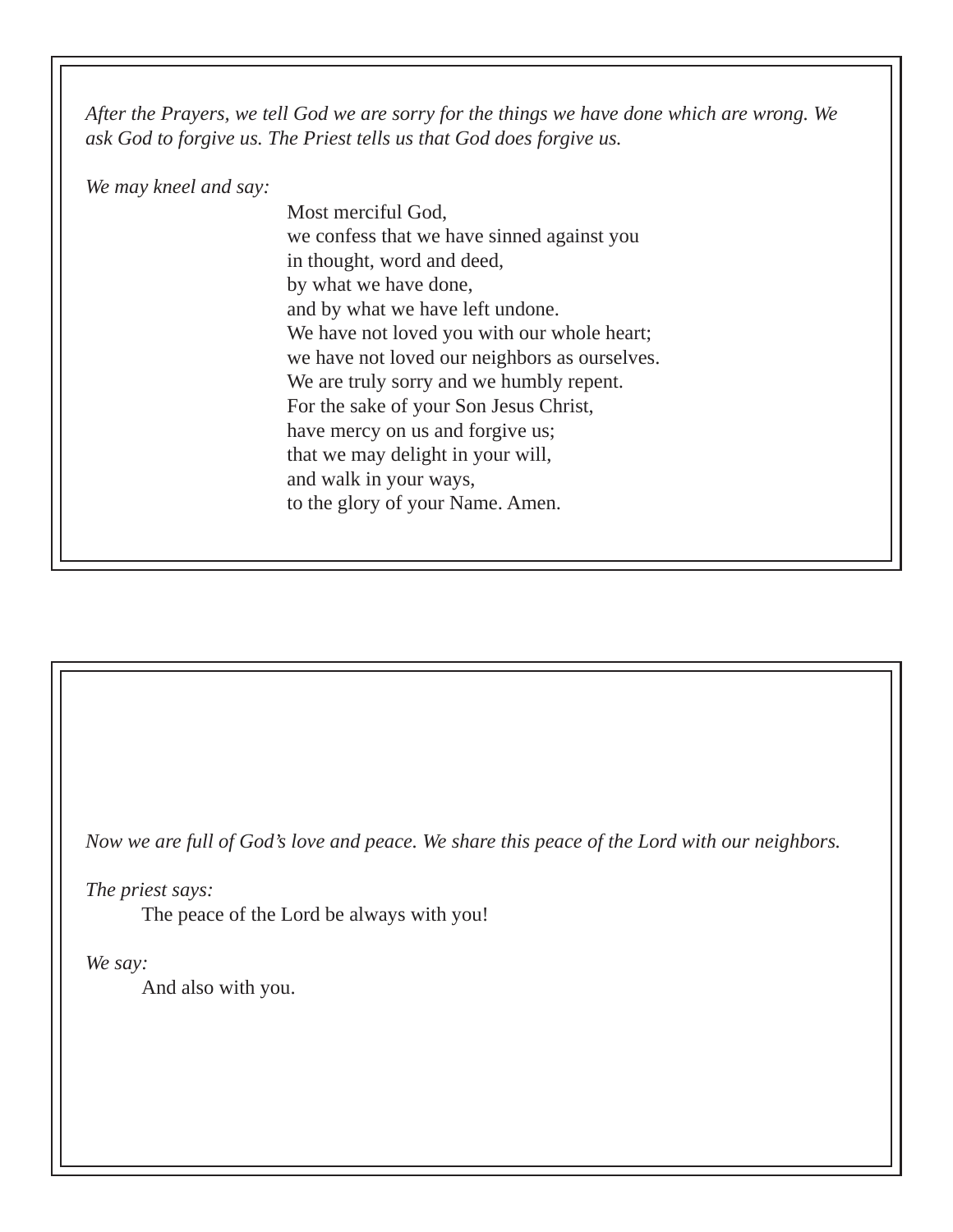

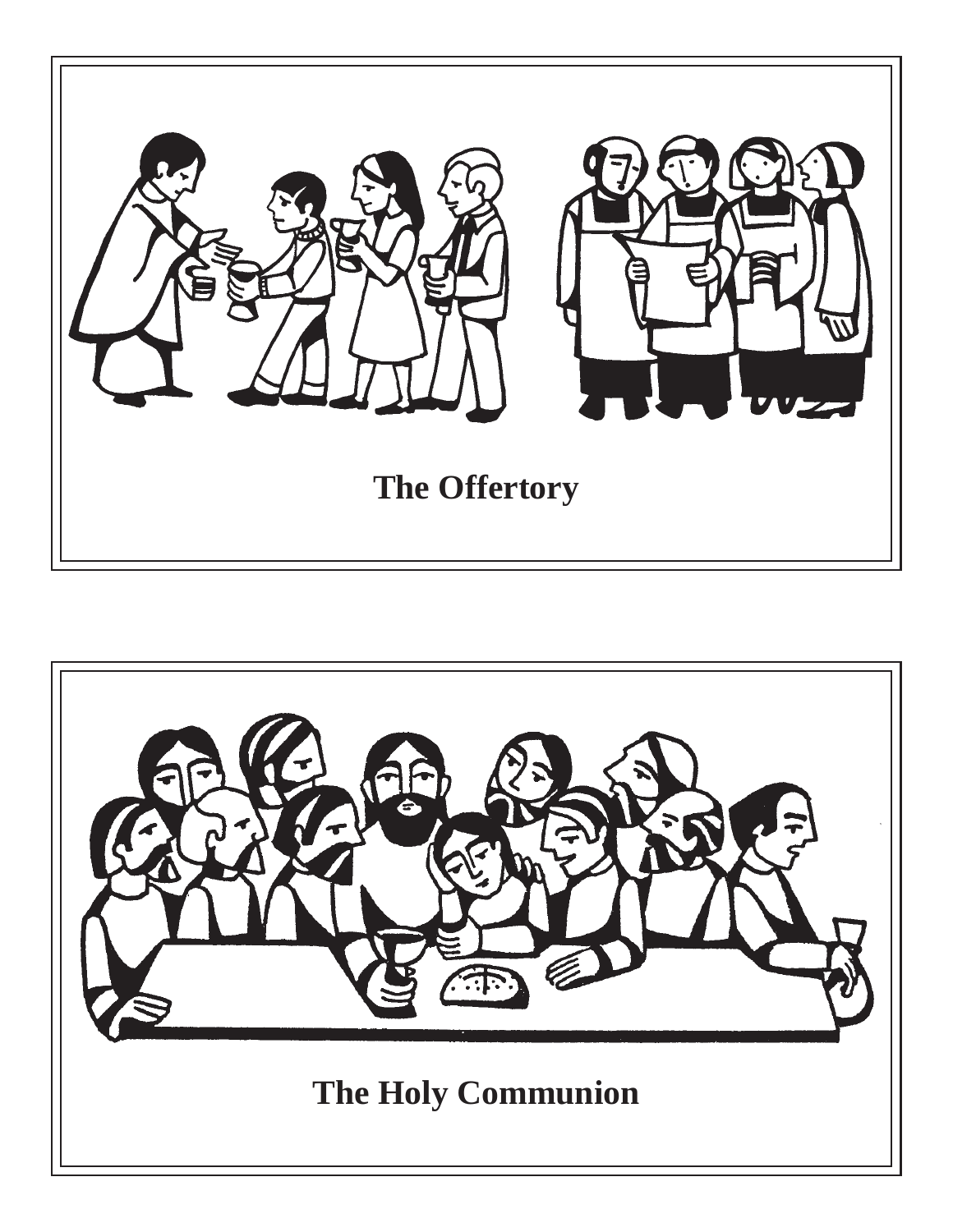*God has given us everything we have. During the Offertory, we return a portion of our money to God. We also bring to the altar the bread and wine for the Communion service. And, we give God our hearts. The choir may sing a special piece now as an offering to God.*

*We may sing the Doxology, a song of praise to God after the ushers take the gifts to the altar.*

Praise God from whom all blessings flow. Praise God all creatures here below. Praise God above, ye heavenly hosts. Praise Father, Son and Holy Ghost. Amen.

*We now enter the second part of the Service: the Service of Holy Communion. We have heard the stories of God and God's love for God's people, we have heard stories of the early Church, and we have heard stories about Jesus' ministry. We have sung hymns of praise. We have prayed for God's church and the world, confessed our sins, and exchanged the peace of the Lord with our neighbors. Now we celebrate!*

*There are four Eucharistic prayers in Rite 2. They begin on page 361 in the Book of Common Prayer. The prayer used in this book is Prayer A.*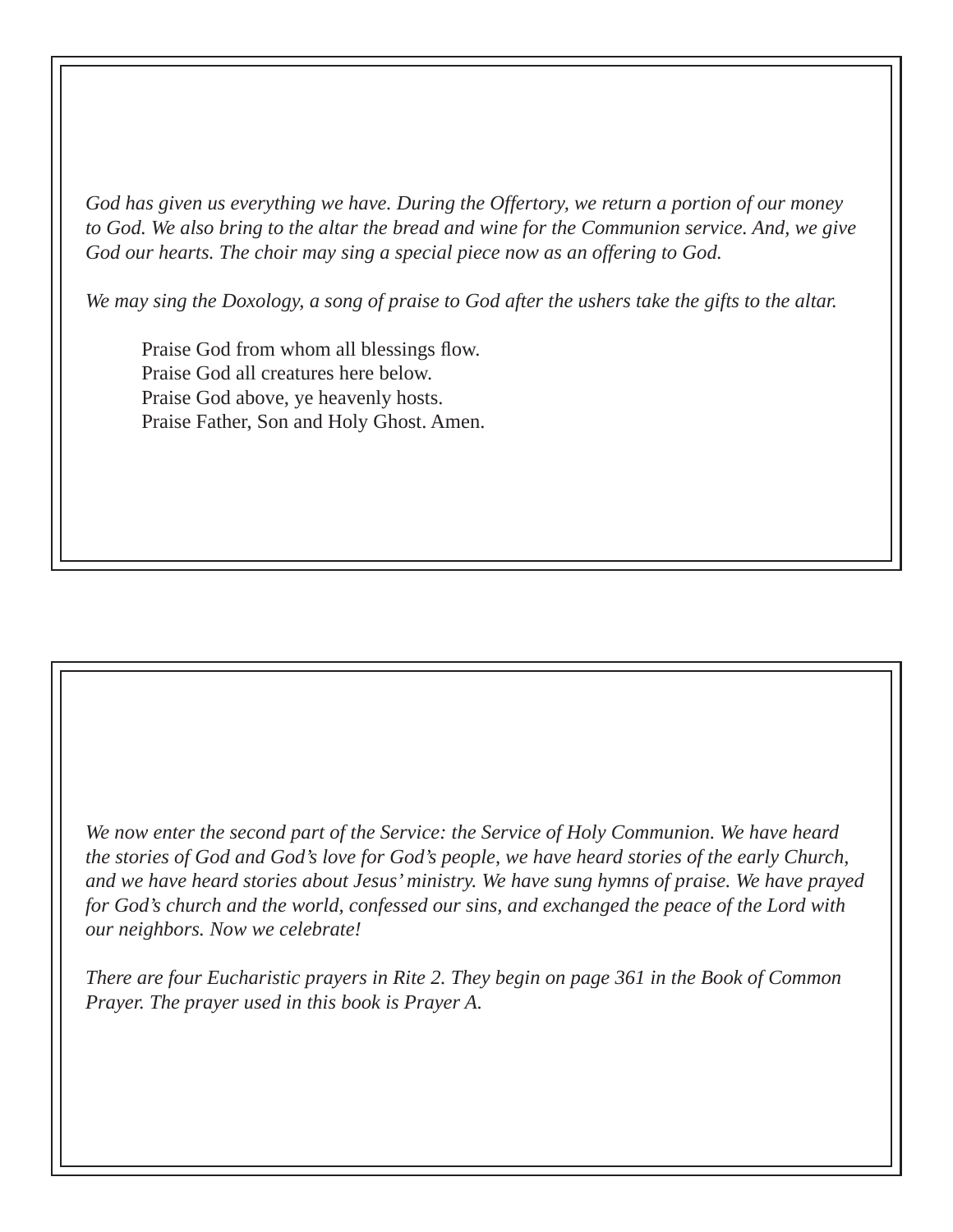

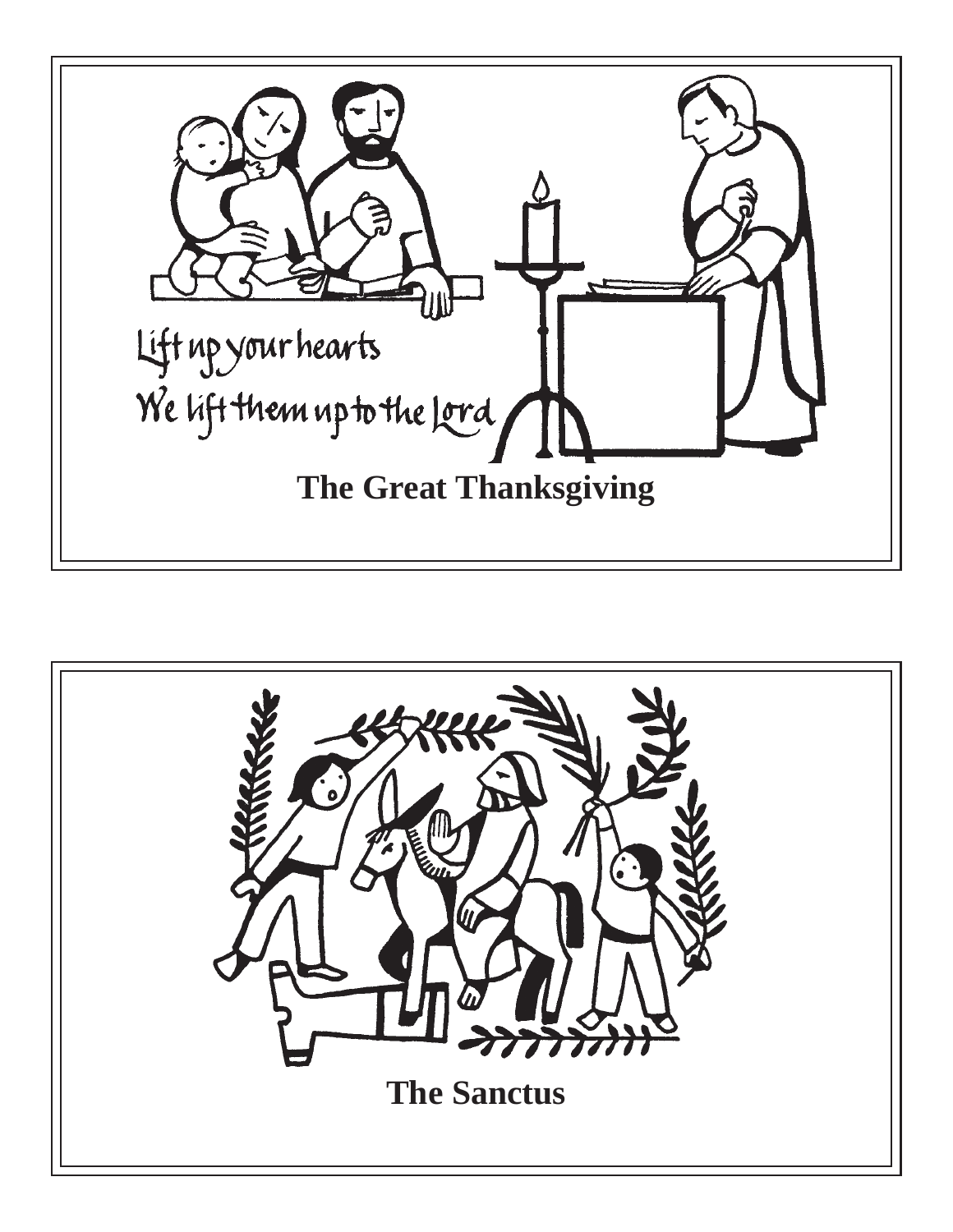*The priest stands at the altar and begins the service. We stand, too.*

*Priest* The Lord be with you. *People* And also with you. *Priest* Lift up your hearts. *People* We lift them to the Lord. *Priest* Let us give thanks to the Lord our God. *People* It is right to give God thanks and praise.

## *Then the priest says:*

 It is right, and a good and joyful thing, always and everywhere to give thanks to you, Father Almighty, Creator of heaven and earth.

*At this point, the priest thanks God for what God has done for us, and for a particular part of Jesus' life which we are celebrating in that season of the church year. The priest ends with:* Therefore we praise you, joining our voices with Angels and Archangels and with all the company of heaven, who for ever sing this hymn to proclaim the glory of your Name.

*We now join in singing the song of praise of the seraphim in the presence of God. You can find this scripture in Isaiah 6:3. The last two sentences of the song were sung by the people as Jesus entered Jerusalem on Palm Sunday. You can find this scripture in Matthew 21:1-11; Mark 11:1-11, Luke 19:28-40, or John 12:12-19.*

> Holy, holy, holy Lord, God of power and might, heaven and earth are full of your glory. Hosanna in the highest. Blessed is the one who comes in the name of the Lord. Hosanna, in the highest.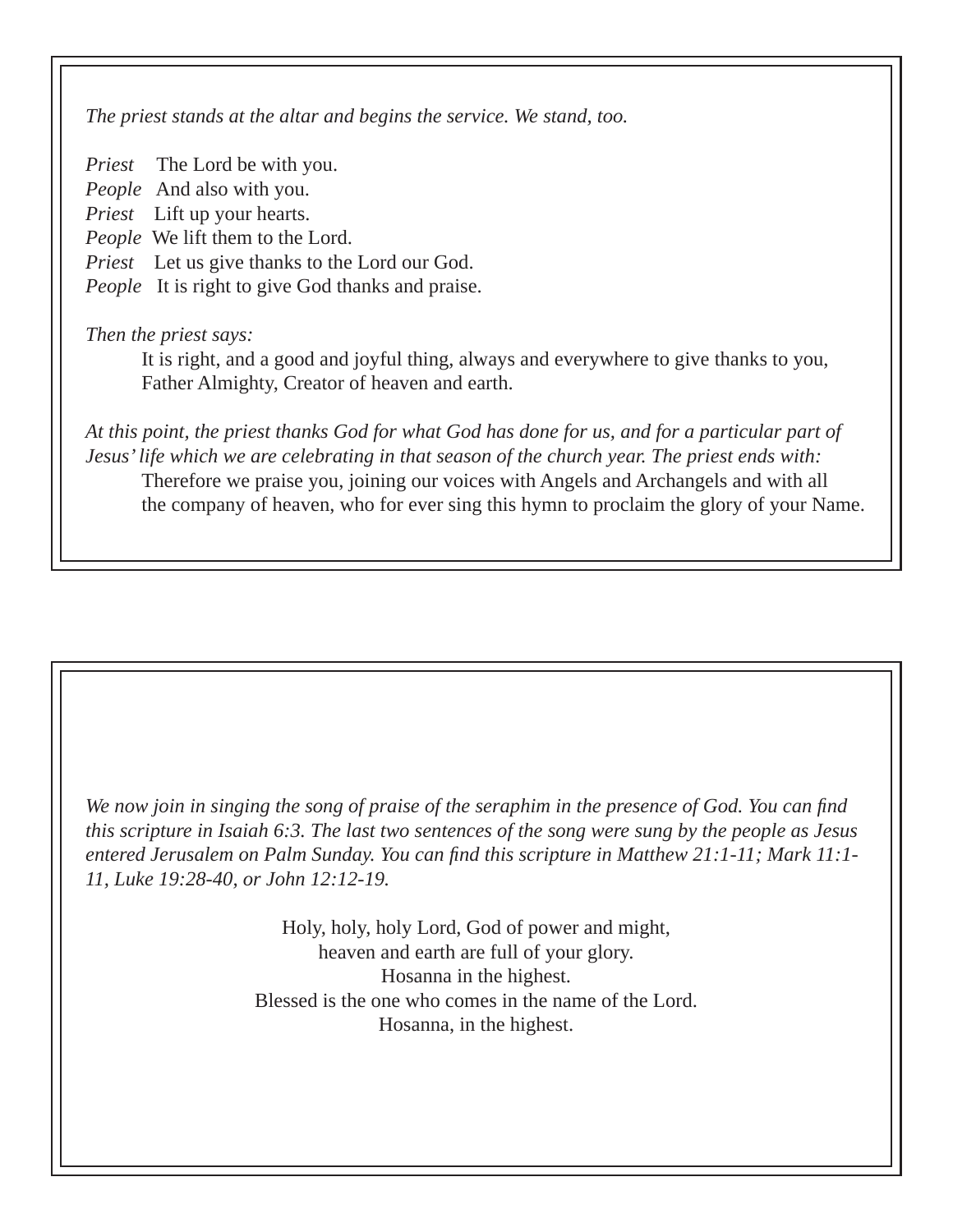

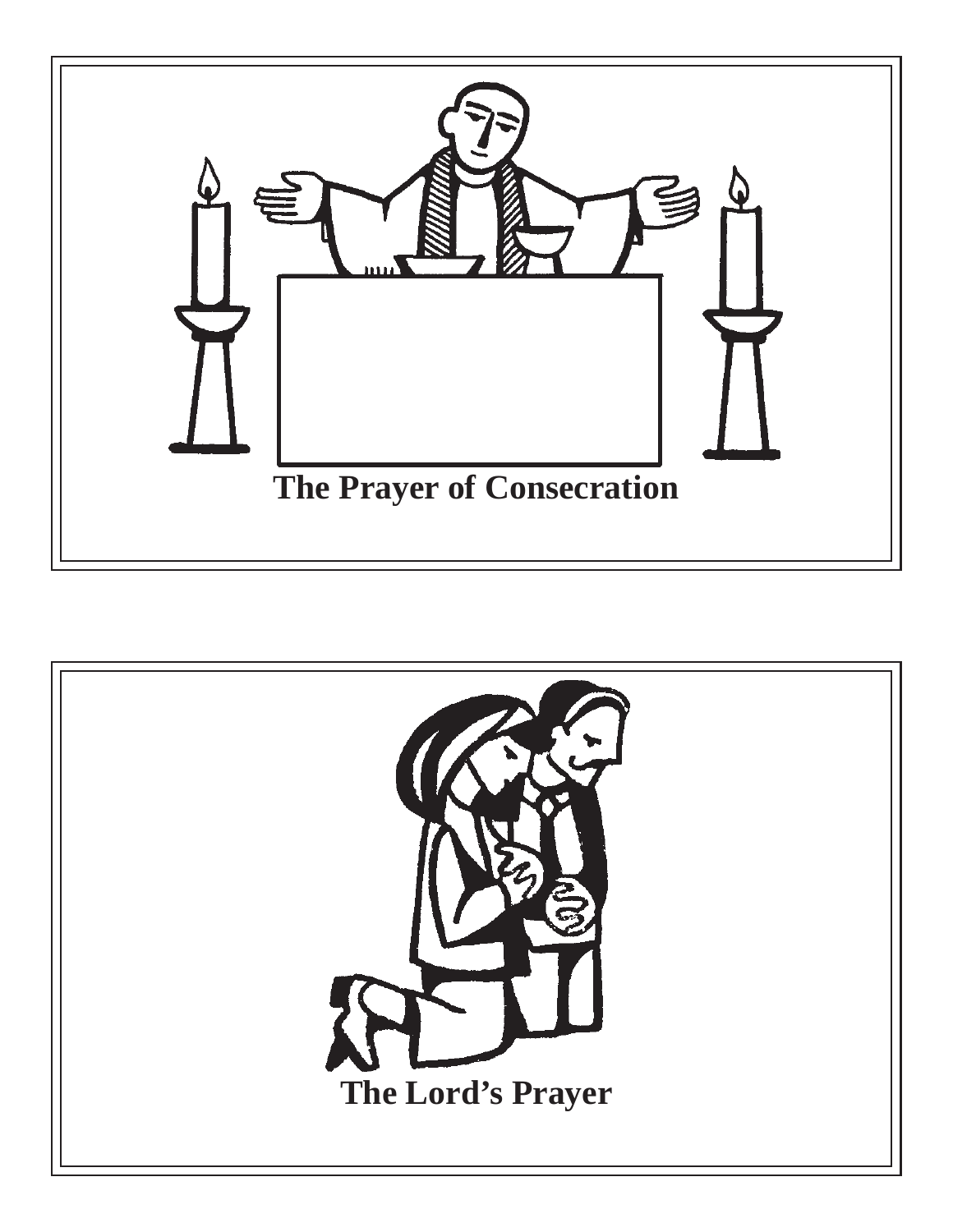*We may stand or kneel, as the priest begins the Prayer of Consecration. During this prayer, the priest asks God to bless and make holy the gifts of bread and wine, and that we may be made holy in order to receive this sacrament. Part of the prayer is Jesus' words at the Last Supper with his disciples in which he asks them to continue breaking bread and sharing the cup in remembrance of him. You can read this scripture in Matthew 26:26-30, Mark 14:22-26, Luke 22:14-23, and 1 Corinthians, 11:23-25.*

*While the priest is saying this prayer, he or she touches the cup of wine and the container of bread as they are mentioned. The priest also makes the sign of the cross over the bread and wine and towards the congregation.* 

*We respond halfway through the prayer as we proclaim the mystery of faith:*

 Christ has died. Christ has risen. Christ will come again.

*The priest ends the Prayer of Consecration by asking us to join in the prayer Jesus taught us, the Lord's Prayer.* 

> Our Father, who art in heaven, hallowed be thy Name. thy kingdom come, thy will be done, on earth as it is in heaven. Give us this day our daily bread. And forgive us our trespasses, as we forgive those who trespass against us. And lead us not into temptation, but deliver us from evil. For thine is the kingdom, and the power, and the glory, for ever and ever. Amen.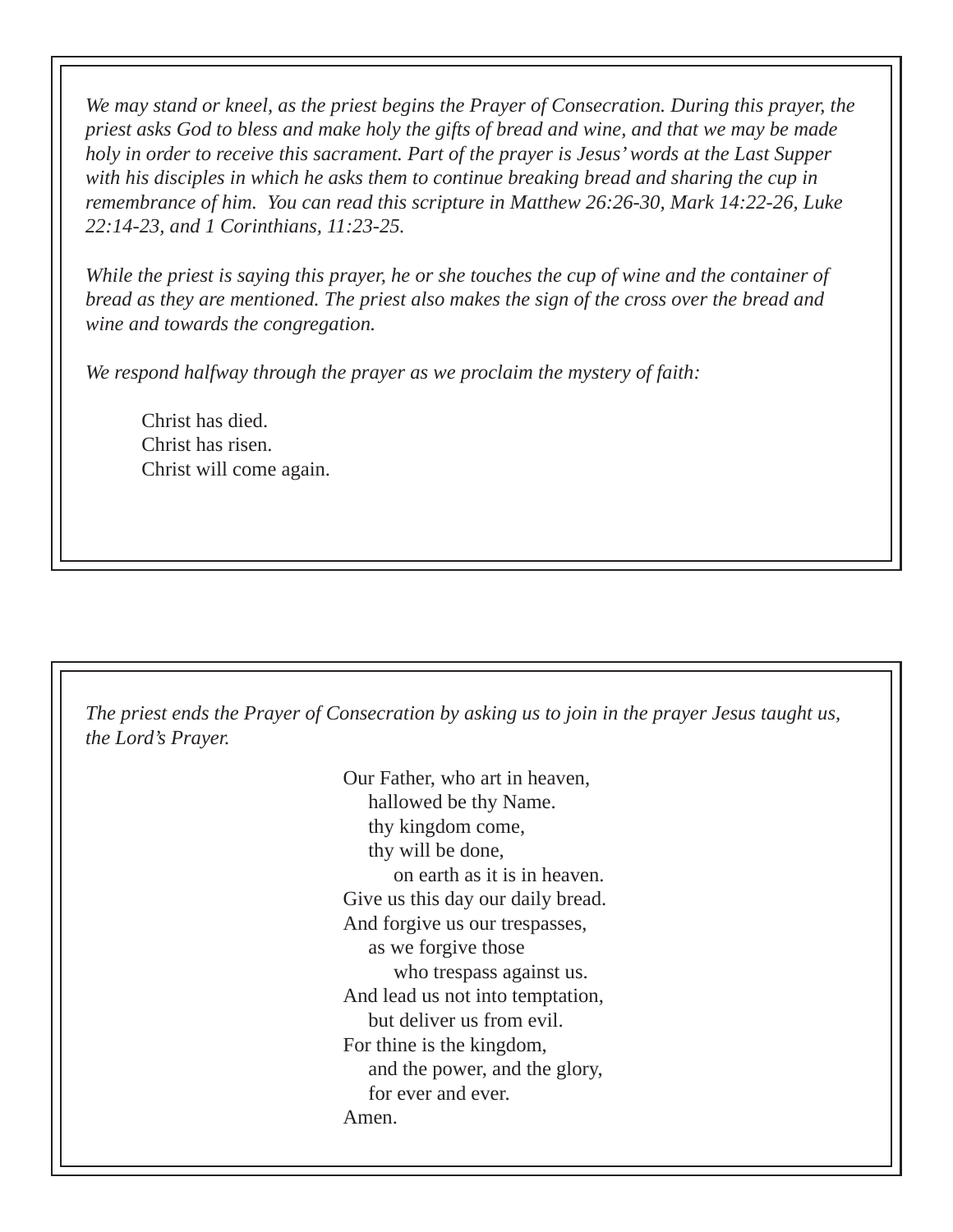

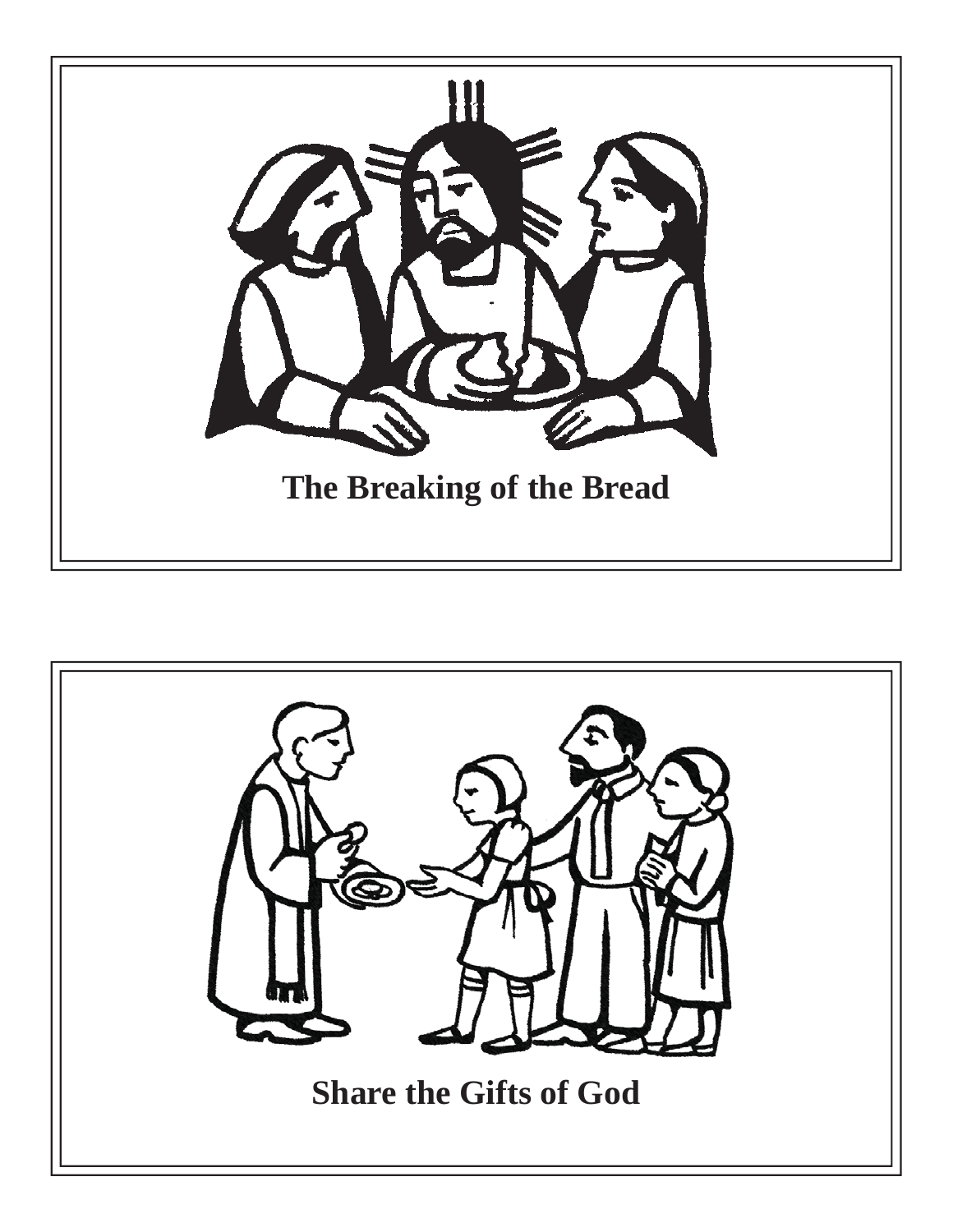*The priest holds up a large wafer or piece of bread for all to see and breaks it, saying:* (Alleluia!) Christ our Passover is sacrificed for us;

*and we say*

Therefore let us keep the feast. (Alleluia.)

*(The Alleluias are omitted in Lent and Advent.)*

*We might sing a hymn, the Agnus Dei (The Lamb of God).* 

*The priest faces the congregation and says:* The gifts of God for the people of God.

*Now we go to the altar rail to receive Communion. We approach the altar quietly and reverently. Many people bow their head or genufl ect before going up to the altar. Some people can be seen making the sign of the cross as they kneel or stand, and as they leave. The priest gives us the bread, saying that is it the Body of Christ, the bread of heaven. The Chalice Bearer gives us the wine, saying that it is the Blood of Christ, the cup of salvation.* 

*We respond with* Amen *after each.* 

*As we leave the altar, we make sure that the person next to us is not receiving the wine. We wait until they have done so before we leave. We leave quietly and with joy. When we return to our pew, we give thanks for all that God has done for us.*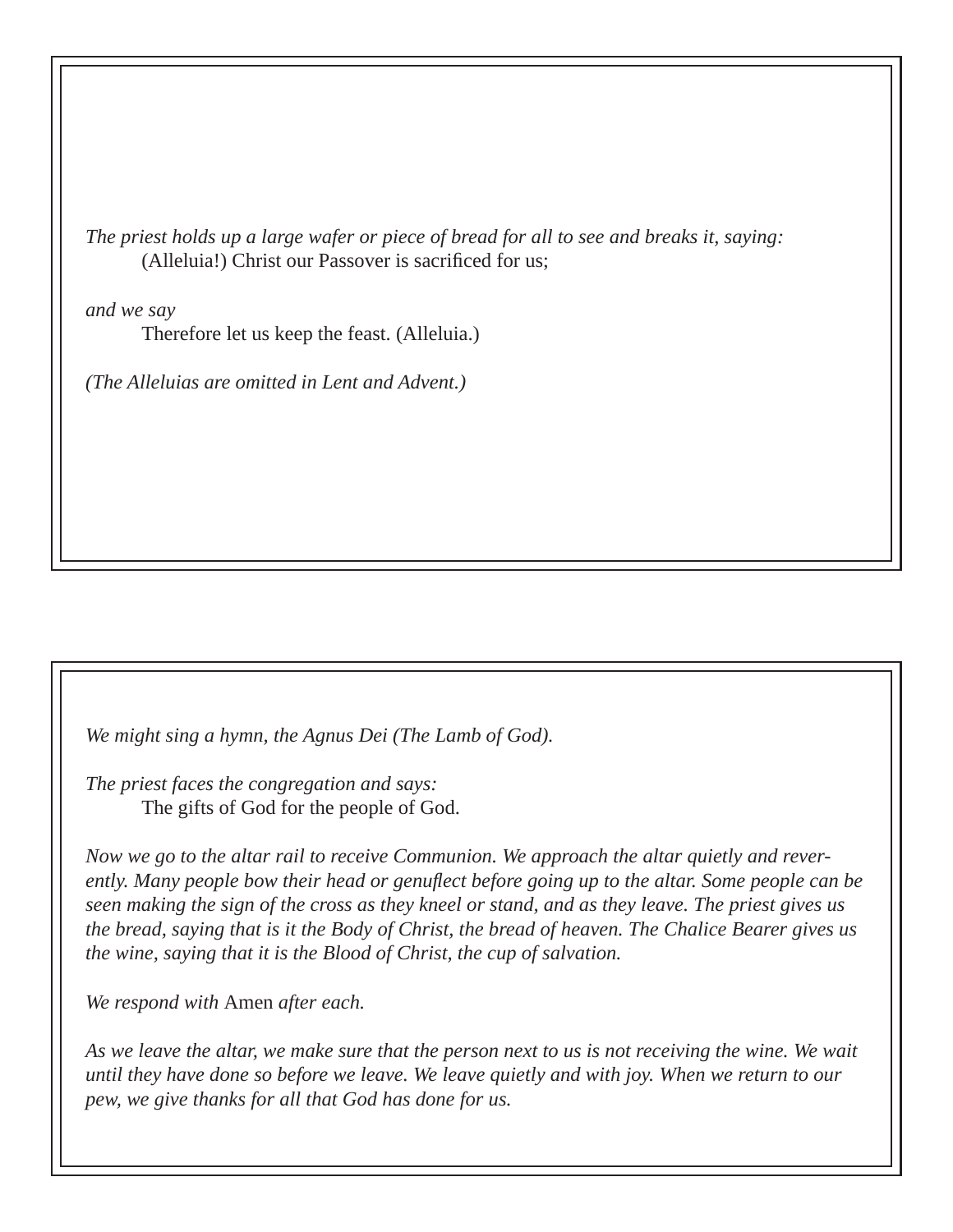